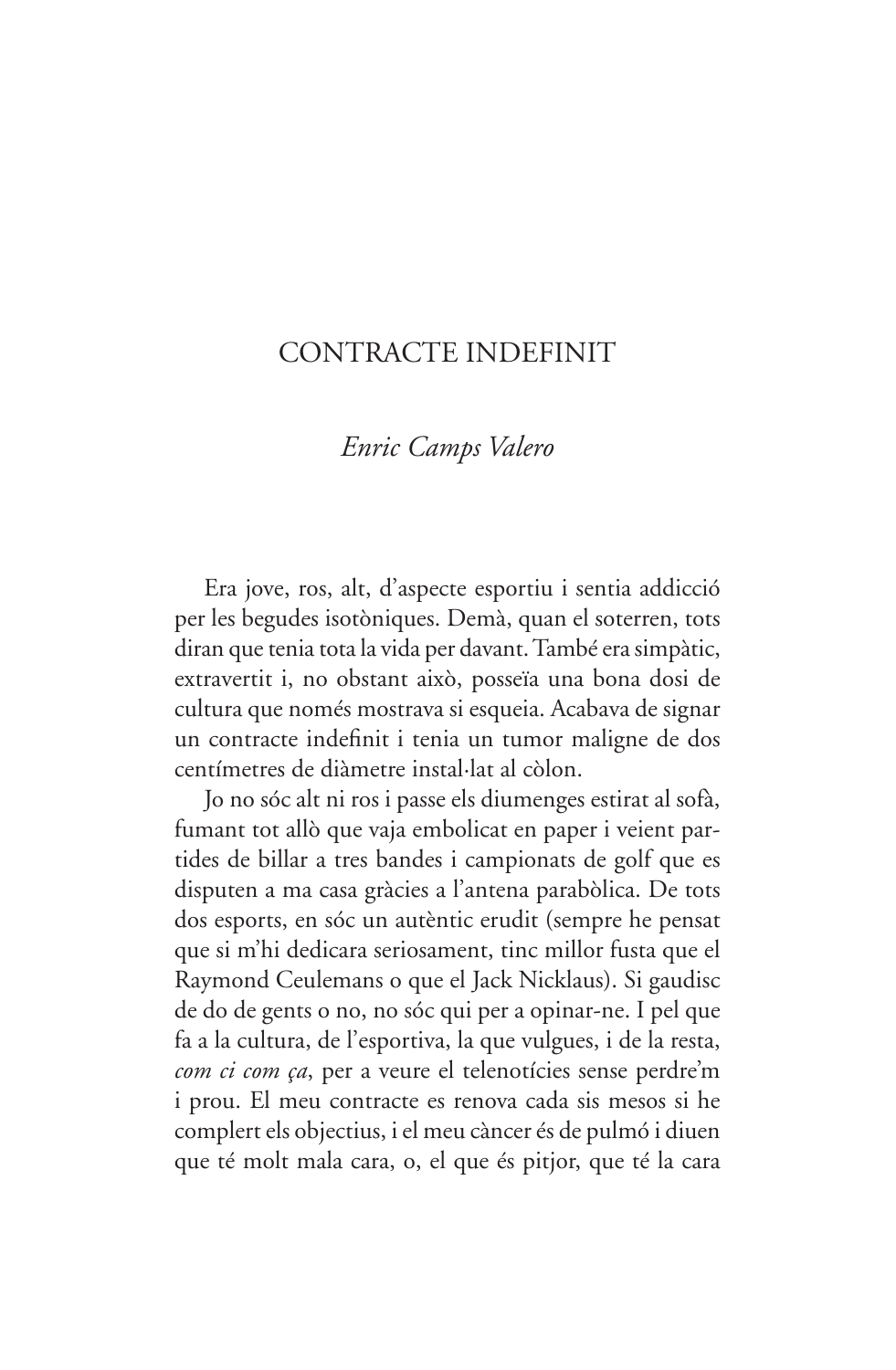molt gran. Amb aquestes dades, la gent diu de mi, a les meues esquenes, per descomptat, que tinc tota la vida per darrere, i potser no els falte raó.

Aquest jove i jo, que, com han pogut deduir, l'únic que teníem en comú era que tots dos posseíem unes cèl·lules rebels que es reproduïen sense control, ens hem conegut, no podia ser d'altra manera, a la sala d'espera de l'oncòleg just quan a cadascun de nosaltres ens anaven a comunicar la sentència, com així hem decidit anomenar el diagnòstic al llarg de l'animada conversa que hem mantingut mentre esperàvem que ens cridaren per l'altaveu de la sala que hem rebatejat "la banqueta dels acusats", nom que ens ha semblat més adient als rostres dels que hi sèiem.

Potser perquè les desgràcies uneixen, o perquè les malalties greus ens converteixen en perfectes receptors de les malaurances dels altres, malgrat que siga per pur egoisme, o perquè hem coincidit seient amb seient i a cap dels dos ens abellia parlar amb les respectives companyies, aquest xicot i jo hem connectat —com es diu ara— de seguida. Ell m'ha posat al corrent d'alguns temes polítics i econòmics de la nostra societat, de l'atur que ens assota, de com són de precaris els contractes i com se n'han abaratit les rescessions, en concret dels del tipus "indefinit" com el que ell acabava de signar, no obstant això, amb gran joia. I jo li he cantat les excel·lències de l'esport de Ballesteros, Olazábal i del borriolenc Garcia. Quan parles amb algú sobre temes que en saps molt i que l'altre desconeix, els papers de professor i alumne queden molt definits i, potser per això, l'instint paternal i educador emergeix a través de la pell, de la saliva, de la mirada, fins que tot plegat forma una espècie de malla protectora que embolcalla la parella de mestre i deixeble que els aïlla de la resta del món, de la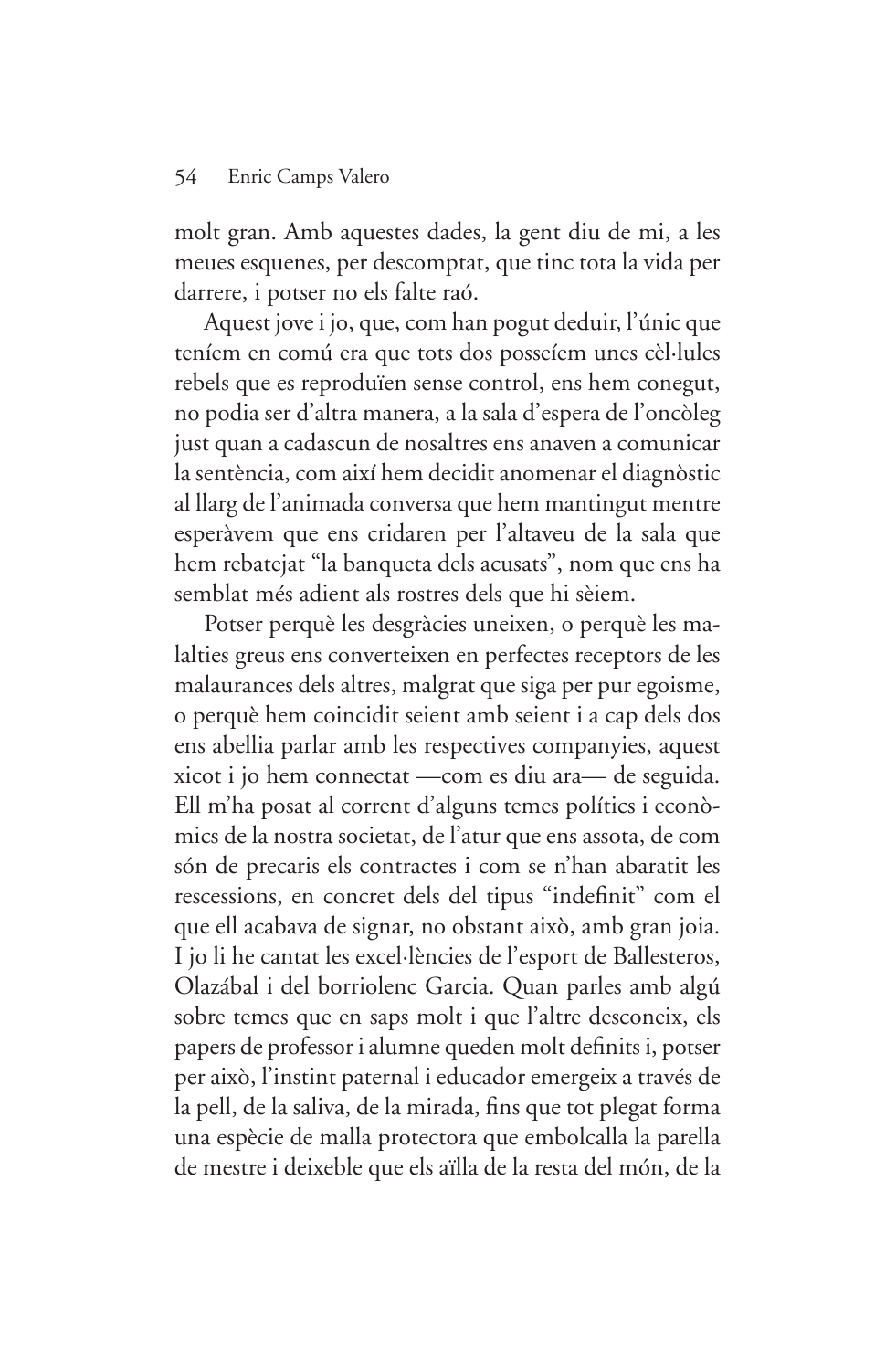resta de realitats. És un moment sublim que dues persones poden viure en qualsevol moment, durant un instant tan sols, si es vol, però que els pot fer oblidar per uns minuts quin paper desenvolupen en aquest joc, com els està anant en la partida i quant de temps els resta abans que els en facen fora.

Calcule que hem xerrat vora una hora abans que l'altaveu boçara el seu nom entre traques xineses i interferències. Ha estat aquest l'únic moment que l'he vist insegur i una mica abatut. S'ha alçat del seient amb prou feina, com si per un moment preferira deixar córrer el torn i reprendre l'animada conversa. Però la seua acompanyant l'ha agafat del braç i no l'ha deixat anar fins que no han arribat a la porta de la consulta. "Mira'l", he pensat, "sembla que en lloc d'anar a conèixer la sentència vaja directament a la cadira elèctrica". Encara que ho puga semblar, no he emès aquest pensament en to burlesc - de res no serveix aquesta mena de modulació en la veu quan hom parla per a si mateix-, no se m'haguera ocorregut mai, sobretot quan era conscient que en uns minuts era jo qui anava a recórrer la mateixa distància que ell, en la mateixa direcció i amb un neguit semblant.

En eixir, però, era un home distint. Un somriure d'orella a orella creuava el rostre del meu company quan s'ha dirigit cap on encara romania assegut i m'ha dit amb to triomfal el que ja sabem dels dos centímetres de tumor, que no eren tan greus, i el que no saben vostès encara de l'absència de metàstasi. La sentència, doncs, es reduïa a una lleugera incisió per extirpar el tumor, unes sessions de quimioteràpia per si de cas i unes revisions periòdiques de rutina.